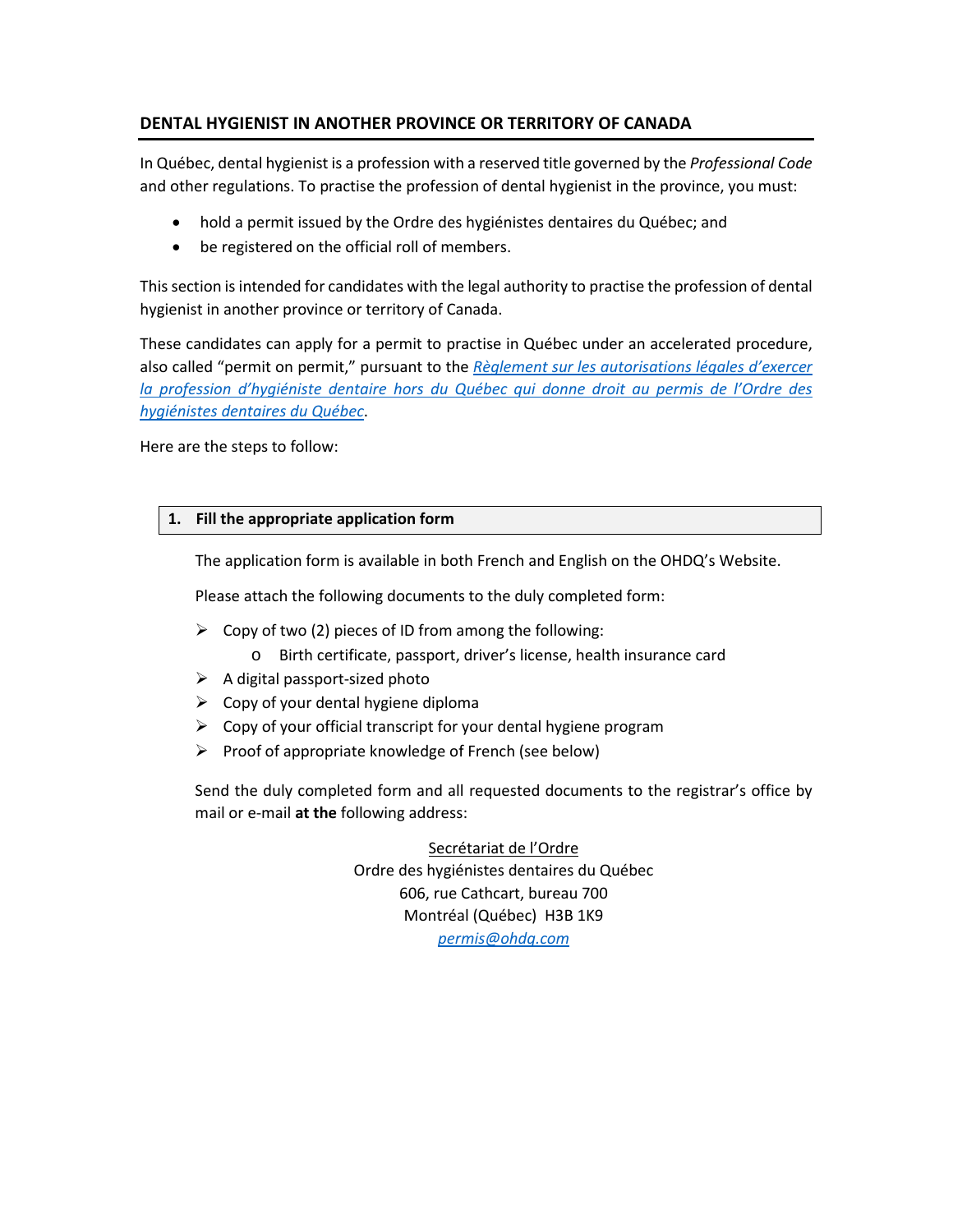# **2. Provide proof of legal authority to practise in another province or territory of Canada**

To prove that you have the legal authority to practise the profession of dental hygienist elsewhere in Canada, you must authorize the organization governing the profession in the province or territory concerned to send your information directly to the Ordre.

Follow the steps below:

- fill out the authorization in Section I of Appendix of the form and submit it to the organization governing the profession in the province or territory where you are authorized to practise.
- the latter must then fill out the certificate of professional conduct in Section II and provide all requested information about you.
- the certificate of professional conduct must also be sent to the Ordre **directly** by the organization governing the profession in the province or territory where you are authorized to practise.

# **3. Pay the fees related to an application for a permit and registration on the official roll**

The fees that apply for a permit and registration on the official roll of members will vary according to the date on which you are registered as a member, due to a variation in the professional liability insurance premium amount, as follows:

|                                                      | <b>FOR YEAR 2021-2022</b>                         |                 |                   |
|------------------------------------------------------|---------------------------------------------------|-----------------|-------------------|
|                                                      | (Applicable from April 1, 2021 to March 31, 2022) |                 |                   |
|                                                      | April, May,                                       | October,        |                   |
| Make sure you determine                              | June, July,                                       | November,       | <b>March 2022</b> |
| the situation that applies to you                    | August,                                           | <b>December</b> |                   |
| Depending on whether you registered in:              | September                                         | 2021, January,  |                   |
|                                                      | 2021                                              | February 2022   |                   |
| Fees for issuance of a permit                        | \$165.00                                          | \$165.00        | \$165.00          |
| GST applicable on these fees                         | \$8.25                                            | \$8.25          | \$8.25            |
| QST applicable on these fees                         | \$16.46                                           | \$16.46         | \$16.46           |
| OHDQ membership (April 1, 2021 to March 31, 2022)    | \$376.53                                          | \$376.53        | \$376.53          |
| GST applicable on membership dues                    | \$18.83                                           | \$18.83         | \$18.83           |
| QST applicable on membership dues                    | \$37.56                                           | \$37.56         | \$37.56           |
| Contribution to the Office des professions du Québec | \$29.00                                           | \$29.00         | \$29.00           |
| Professional liability insurance                     | \$7.31                                            | \$3.66          | \$0.00            |
| <b>Total amount payable</b>                          | \$658.94                                          | \$655.29        | \$651.63          |

GST number: 10698 6011 RP QST number: 1 006 163 498

Payment can be made by Visa or MasterCard, in the designated section of the form, or by certified cheque or money order. Personal cheques are not accepted.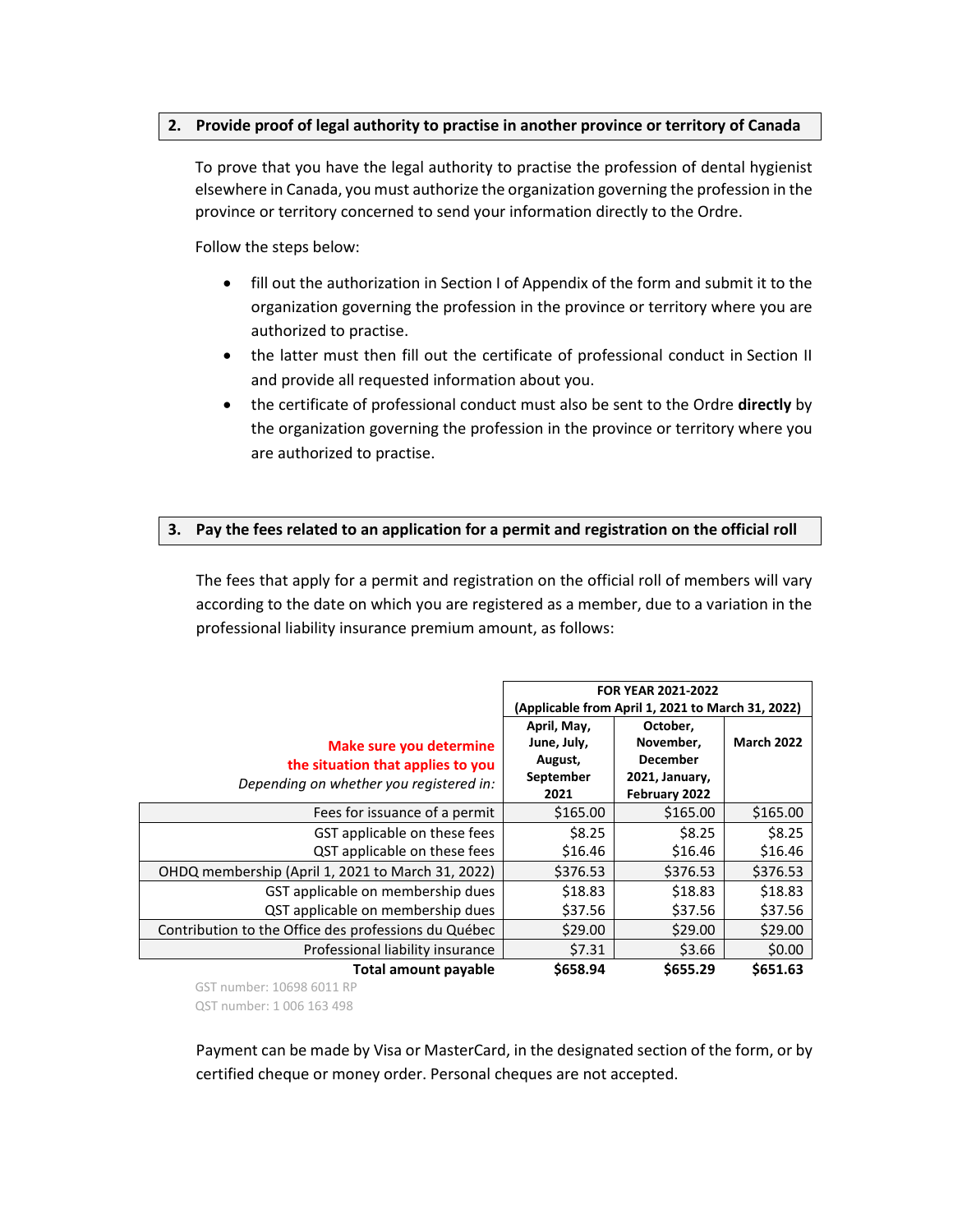An additional condition is imposed on candidates under the *Charter of the French language*  [\(CQLR, c. C-11\)](http://legisquebec.gouv.qc.ca/en/ShowDoc/cs/C-11):

# **4. Demonstrate appropriate knowledge of French for the practice of the profession**

Under Section 35 of the *Charter of the French language*, professional orders shall not issue permits to people whose knowledge of French is not appropriate to the practice of their profession.

A person is deemed to have the appropriate knowledge if:

- 1) they have received no less than three years of full-time secondary or postsecondary instruction provided in French;
- 2) they have passed the fourth or fifth year secondary level examinations in French as the first language; or
- 3) they have obtained, starting from the 1985-86 school year, a secondary school diploma in Québec.

**If one of these situations applies to you**, you must attach a copy of the appropriate supporting document to your application.

**If none of these situations applies to you**, you will need to obtain an attestation of knowledge of French from the Office québécois de la langue française (OQLF).

For more information about this attestation and to consult the schedule of French exams, see [Service de l'évaluation du français pour les ordres professionnels](https://www.oqlf.gouv.qc.ca/francisation/ordres_prof/ordres.html) on the OQLF website.

#### TEMPORARY PERMITS

If at the time of your application you do not meet the conditions of the *Charter of the French Language* with respect to your knowledge of French, the Ordre may issue you a temporary permit valid for not more than one (1) year, renewable three (3) times.

**ATTENTION: If you have a dental hygiene diploma issued by an English educational institution in Québec, you are not eligible for a temporary permit. You must obtain an attestation of knowledge of French from the OQLF.**

#### **5. Restorative dentistry**

In Québec, the college dental hygiene program includes theoretical and practical aspects of restorative dentistry; however, this is not the case in all Canadian provinces and territories.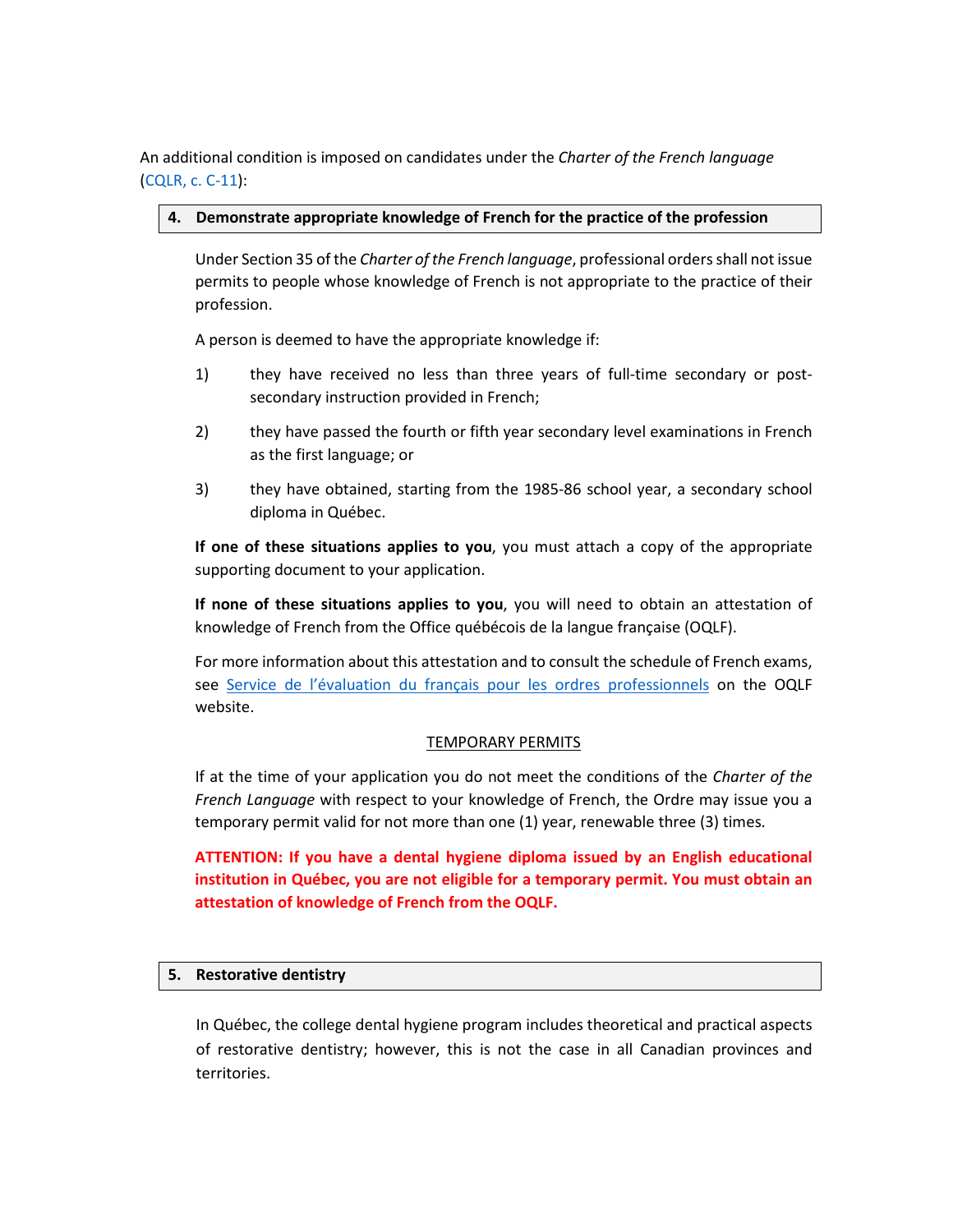If your dental hygiene program did not include at least forty-five (45) hours of theory and thirty (30) hours of practical training in restorative dentistry, you will have to refrain from all professional activities related to restorative dentistry.

In fact, the *[Code of ethics of members of the Ordre des hygiénistes dentaires du Québec](http://legisquebec.gouv.qc.ca/en/ShowDoc/cr/C-26,%20r.%20140)* stipulates that dental hygienists shall bear in mind the limitations on their skills, their knowledge and the means at their disposal in the practice of their profession.

# **6. Processing of the application**

The committee issuing permits (Comité de délivrance des permis) is mandated by the OHDQ's board of directors to decide on applications to practise the profession. It meets every two week to examine applications.

If we do not receive the original copy of your duly completed certificate of professional conduct (Appendix A), no application will be submitted to the committee, in accordance with the *[Règlement sur les autorisations légales d'exercer la profession d'hygiéniste](http://legisquebec.gouv.qc.ca/fr/ShowDoc/cr/C-26,%20r.%20137/)  [dentaire hors du Québec qui donne droit au permis de l'Ordre des hygiénistes dentaires](http://legisquebec.gouv.qc.ca/fr/ShowDoc/cr/C-26,%20r.%20137/)  [du Québec.](http://legisquebec.gouv.qc.ca/fr/ShowDoc/cr/C-26,%20r.%20137/)* 

# **7. Permit confirmation**

You will receive an email confirmation on the same day as your permit number is issued. Until then, please refrain from contacting the Ordre to enquire about the status of your application. This email will be proof of the issuance of your permit and of your registration on the official roll.

Before receiving your permit number and confirmation of your registration, you may not practise any reserved activities or use the title "dental hygienist" or the initials "D.H." Any violation of this rule is subject to criminal prosecution for usurpation of title or illegal practice of the profession.

In Québec, dental hygienist is a profession with a reserved title governed by the *Professional Code* and other regulations. In order to practise reserved activities, or to use the title of dental hygienist or the initials reserved for members of the Ordre, a person must hold a permit issued by the Ordre des hygiénistes dentaires du Québec (OHDQ) and be registered annually as a member on its official roll of members.